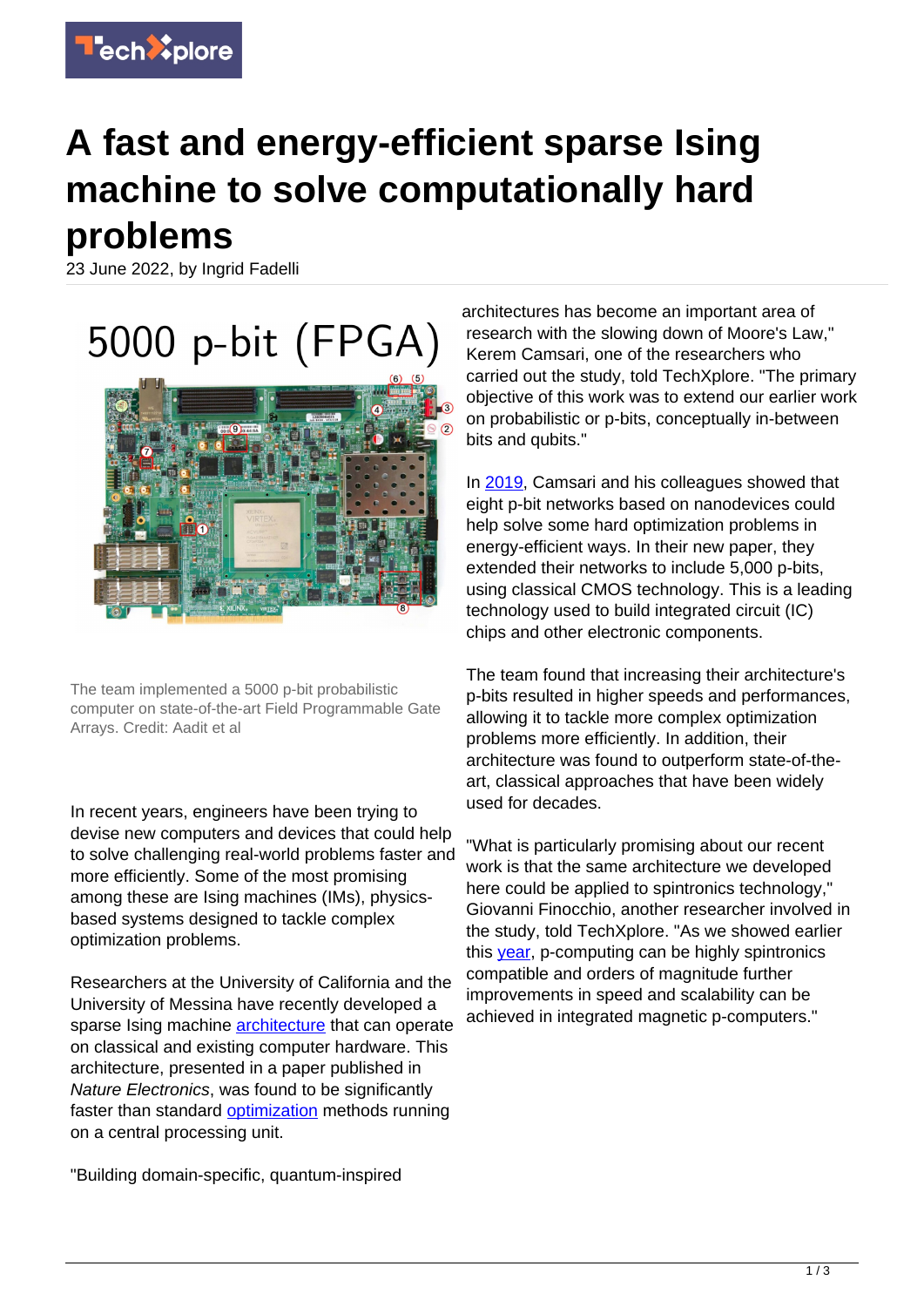



The key idea enabling parallelism was to convert optimization problems into less dense (sparsified) networks at the expense of additional p-bits. Credit: Aadit et al

The sparse Ising machine developed by Camsari, Finocchio and their colleagues is based on the idea that when making probabilistic decisions, parallelism comes from sparsity. In other words, their approach assumes that consulting fewer trustworthy sources allows us to make an informed decision faster and more efficiently than consulting many parties.

"We have invented techniques that can take any hard optimization problem and turn into a sparse network to take parallel samples," Navid Anjum Aadit, a researcher involved in the study, explained. "One unique feature of our architecture is its performance (probabilistic updates per second) scales linearly with the number of p-bits in the system, this is highly unusual, and it is the highest level of parallelism we can hope to achieve."

The findings gathered by this team of researchers highlight the potential of sparse Ising machines, even when these are running on conventional computer hardware. In fact, they found that their Ising machine could tackle optimization problems as well as, if not better, than many state-of-the-art classical techniques, while running on existing pcomputers.

"A particularly impressive example was solving the integer factorization problem for extremely large numbers (up to 32-bits), far larger than any other

probabilistic solver that attempted this problem," Andrea Grimaldi, one of the researchers who conducted the study, told TechXplore. "We must mention, however, that factorization has many nonprobabilistic algorithms and these can be more efficient than our approach. Our purpose was to see how our machine can solve extremely difficult optimization problems, allowing us to demonstrate its superior performance over other probabilistic solvers, classical or quantum."

In the future, the sparse Ising machine architecture developed by Camsari, Finocchio, Aadit, Grimaldi and their colleagues could be applied to several other real-world optimization problems. In their next studies, the researchers plan to further scale up their p-computers, from 5,000 p-bits to 50,000–100,000 p-bits, using different approaches that they are currently assessing.

"We are deeply interested in designing new algorithms and architectures but also using the power and promise of emerging technology such as magnetic nanodevices," Camsari added. "We are constantly looking for new applications of pcomputers in [quantum computing](https://techxplore.com/tags/quantum+computing/) as well as artificial intelligence."

 **More information:** Anjum Aadit et al, Massively parallel probabilistic computing with sparse Ising machines, Nature Electronics (2022). [DOI:](https://dx.doi.org/10.1038/s41928-022-00774-2) [10.1038/s41928-022-00774-2](https://dx.doi.org/10.1038/s41928-022-00774-2)

© 2022 Science X Network